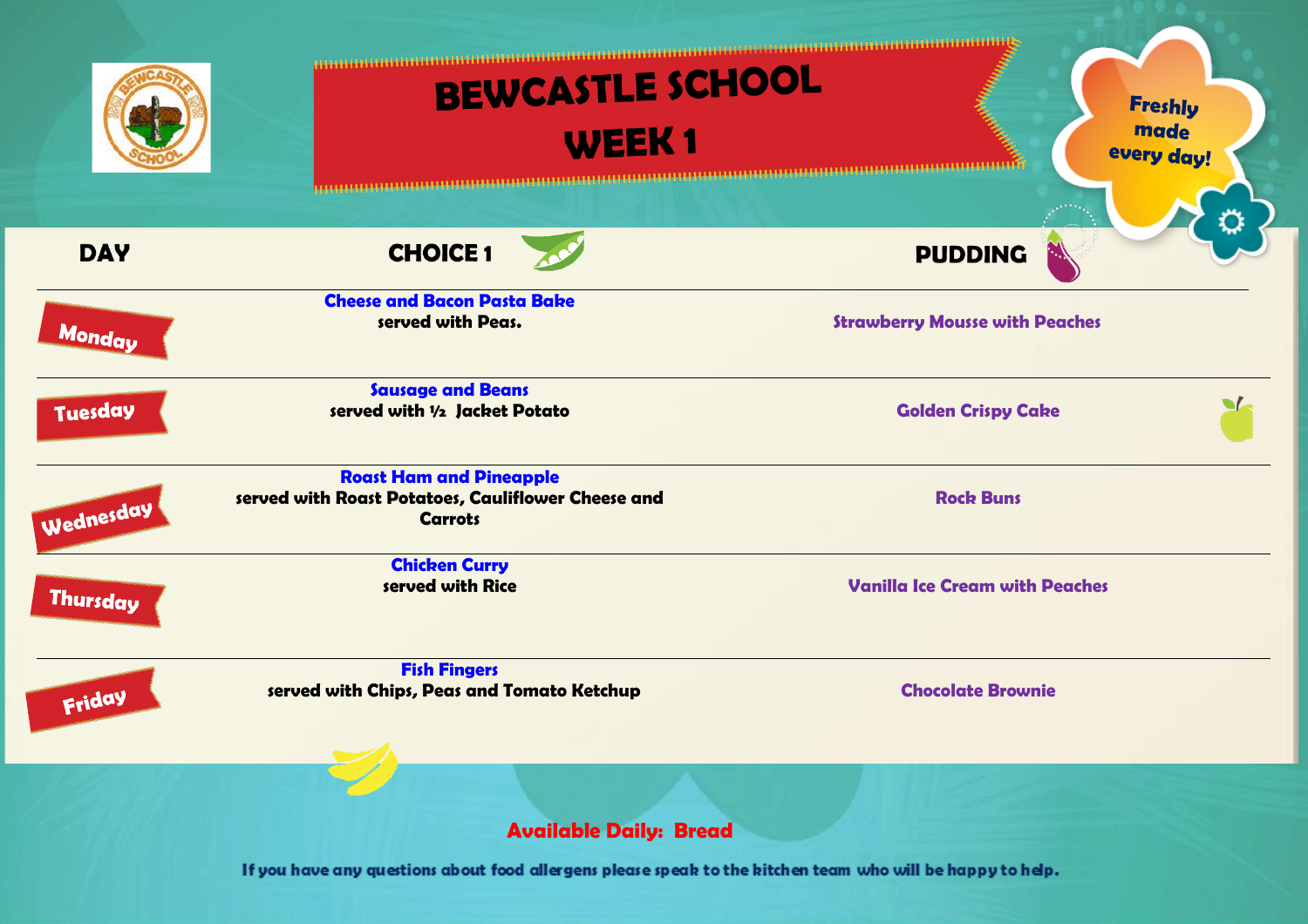|                 | BEWCASTLE SCHOOL<br><b>WEEK 2</b>                                                                       | <b>Freshly</b><br>made<br>every day!          |
|-----------------|---------------------------------------------------------------------------------------------------------|-----------------------------------------------|
| <b>DAY</b>      | <b>CHOICE1</b>                                                                                          | <b>PUDDING</b>                                |
| Monday          | <b>Tuna Pasta Bake</b><br>served with Garlic Bread and Mixed Salad                                      | <b>School Sprinkled Sponge Cake</b>           |
| Tuesday         | <b>Oven Baked Jacket Potato</b><br>filled with Cheese or Beans served with Salad                        | $\blacksquare$<br><b>Strawberry Trifle</b>    |
| Wednesday       | <b>Breaded Chicken Goujons</b><br>served with Savoury Rice and Mixed Veg<br>(served with optional wrap) | <b>Shortbread</b>                             |
| <b>Thursday</b> | <b>Lasagne</b><br>served with Garlic Bread                                                              | <b>Fruit Salad</b>                            |
| Friday          | <b>Fish Cake</b><br>served with Potato Stars, Peas and Tomato Ketchup                                   | <b>Chocolate Chip Cookie and a Milk Drink</b> |
|                 | <b>Available Daily: Bread</b>                                                                           |                                               |